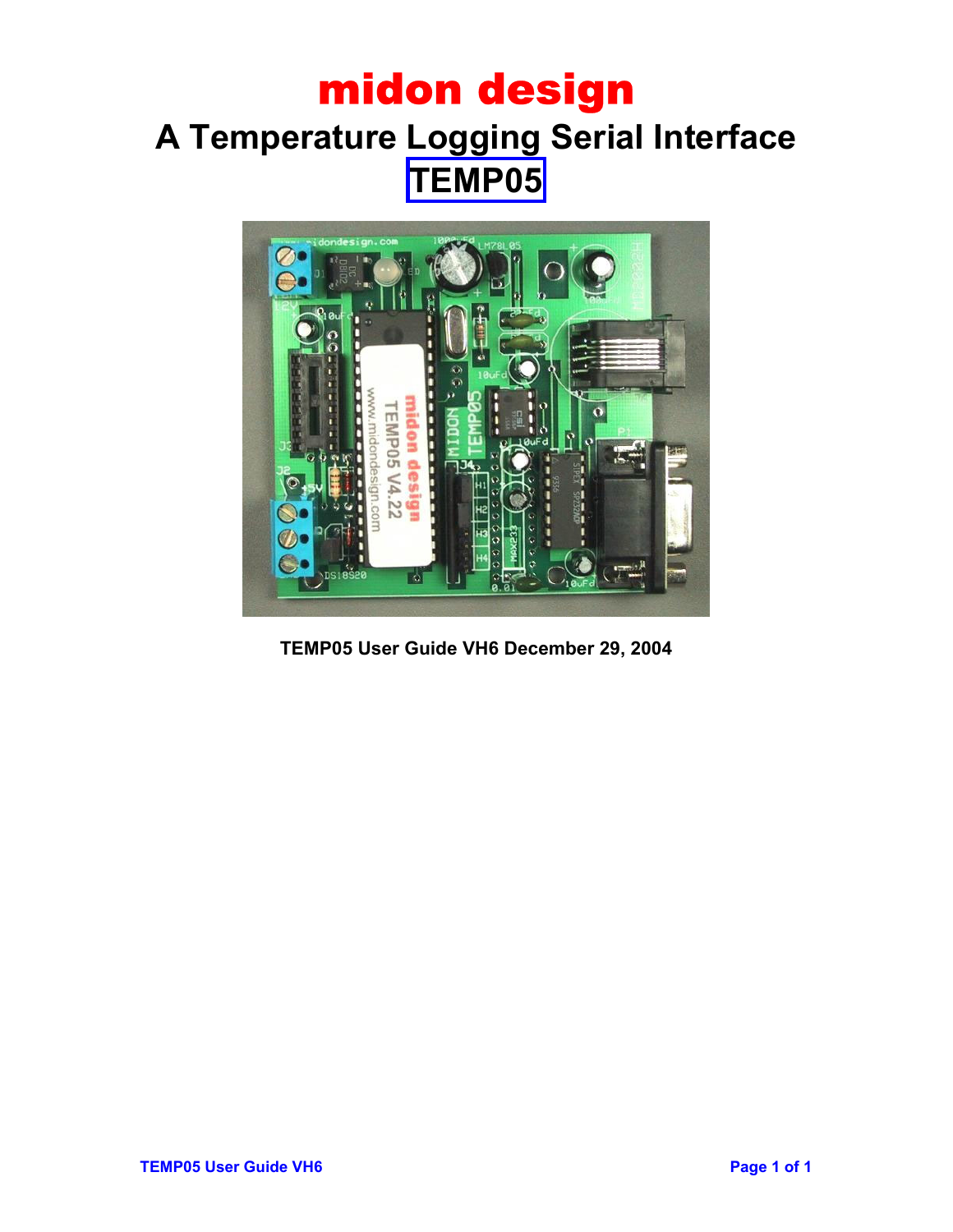### <span id="page-1-0"></span>**Table of Contents**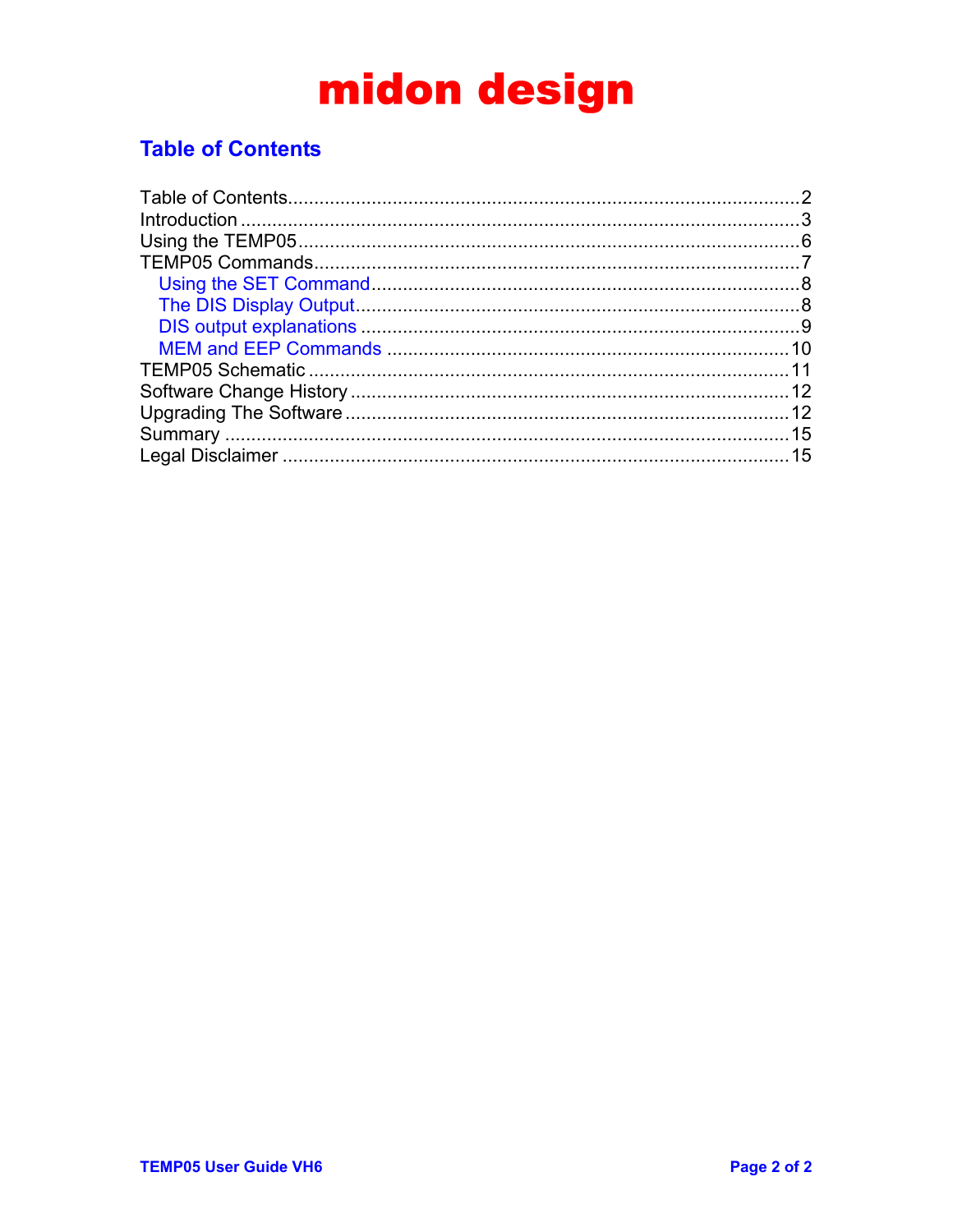### <span id="page-2-0"></span>**Introduction**

Thank you for your purchase of the TEMP05 assembled unit.

TEMP05 is a stand-alone 1-Wire™ interface providing standard serial commands to control the Dallas/Maxim 1-Wire bus and the devices used on it. The TEMP05 has the following features:

- support for multiple DS2438-based Humidity Sensors, including, of course, the Midon Design MD3020E sensor.
- support for DS2438 based Barometric Sensors (note: we do not support the AAG Pressure Sensor)
- support for DS2438 general purpose sensors for analog voltage input
- support for DS18S20, DS18S20-PAR, DS18B20, DS1822, DS1920 temperature sensors as well as temperature reading from any DS2438
- simultaneous temperature conversion for temperature sensors if all are equipped with local powering. This results in faster outputs. Note that a DS2438 on the 1-Wire bus will prevent this feature from being enabled.
- support for the DS2450 based Weather Station (wind speed and direction) only one allowed.
- support for multiple DS2423 based rain gauges
- support for multiple DS2423 general purpose counters (for use with Lightning sensors and other types of counter inputs)
- support for DS2405, DS2406 or DS2407 inputs and outputs. Use the DS2405/6/7 to read alarm or PIR contacts. They are continuously polled (if 1-Wire readings are not being displayed) and TEMP05 will display a notice if the input changes state. If the state changes during a display period, the new state will be flagged following the display period. The DS2405/6/7 can also be used to actuate relays or LED's in output mode.
- supports detection of DS2401 or DS1990 1-Wire serial numbers
- jumper-less provisioning all configuration settings stored in non-volatile memory
- up to 60 sensors supported
- simple instruction set
- easy to delete sensors, if they are no longer required, using the DEL command
- same access to the RELAY05 as the original TEMP05
- 1-Wire bus errors are flagged when they occur
- Support for software serial flow control (Control-S, Control-Q)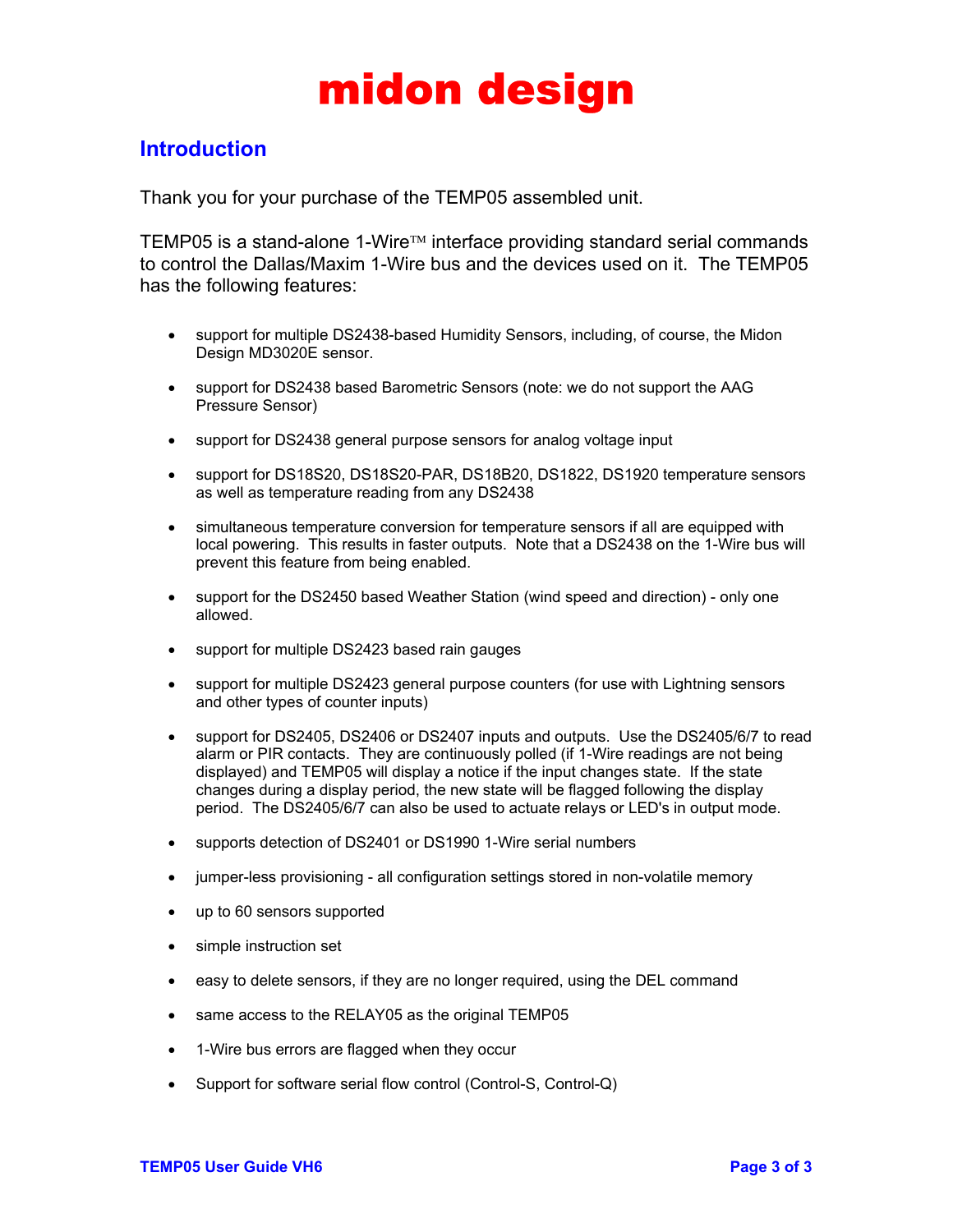• continuous poll for ALL sensors - TEMP05 will notify you when any sensor is connected or disconnected, providing that they have been INI'd. Very useful for locating intermittent 1-Wire bus problems or for real-time polling of contact sensors.

To complete this project, you will need to connect a 12 to 16 Volt (AC or DC) transformer to the terminal J1 (see Figure 2 for location of J1). If you are using the auxiliary RELAY05 unit with TEMP05, choose a transformer that is as close to 12 Volts as possible and that provides at least 0.7 Amperes. Otherwise, any 12 to 16 Volt adapter capable of at least 100mA will do.

If you are using a sensor network of DS1820's for temperature readings, connect them now to connector J2. Only 2 pins of each DS18S20 need be connected, however a connection is required between the VDD and GND pins of the DS18S20 if you are using parasitic power. See Figure's 1 and 3 for connections.

On Rev G or higher PCB's, a third terminal on J2 is provided for distributing +5V to the 1-wire bus. You should use this to supply so-called local power to any 1- Wire devices that require it.



#### **Figure 1 DS18S20 Pin-out (front view)**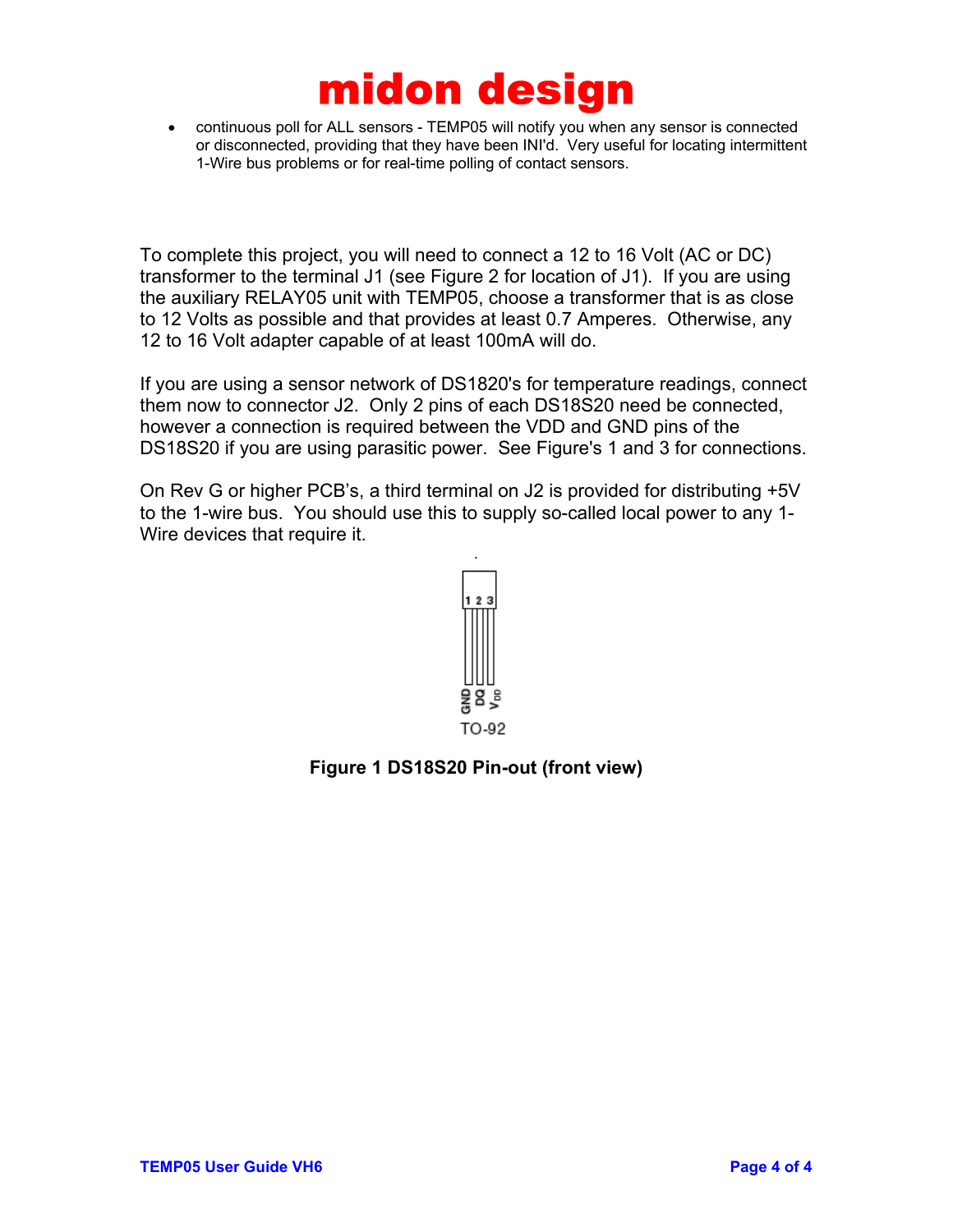

**Figure 2 Parts Placement**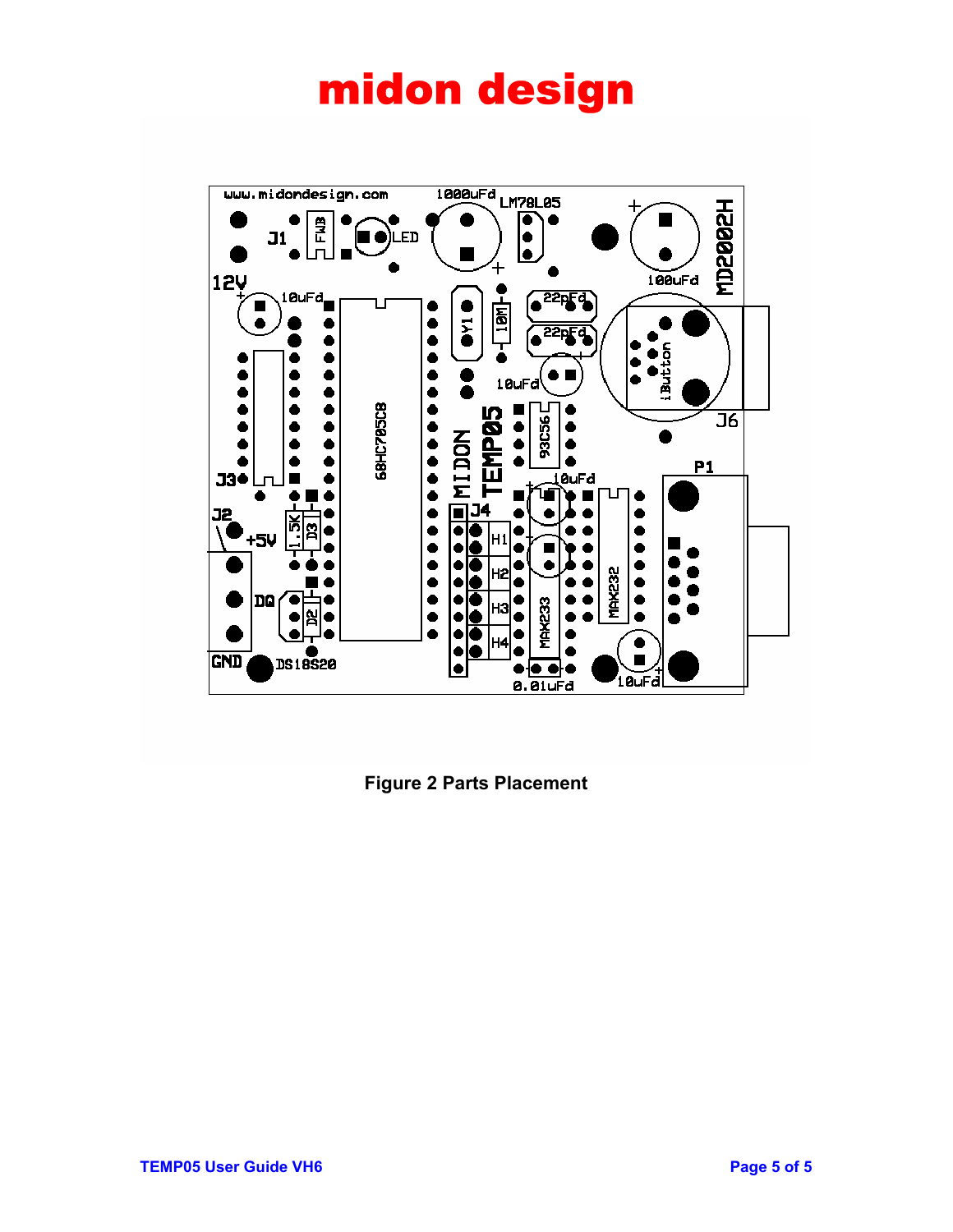### <span id="page-5-0"></span>**Using the TEMP05**

Power up the TEMP05 and configure the unit for the devices that you have connected. Connect up a straight-through serial cable between TEMP05's P1 connector and your PC. Open up HyperTerminal (or equivalent terminal emulator program) on your PC. Configure it to 9600 BPS, No parity, 8 bits, 1 start bit and NO hardware handshaking (very important!).

Issue an INI command to configure any connected sensors on the 1-Wire bus. If you get any error messages (OW Bus Error or WDT Reset), it is most likely a result of a bad connection to the 1-Wire sensors. Verify the connections.

Now program the configuration by using the SET command. Just type SET and the program will prompt you for the required settings:

- logging interval
- relay off timer interval (set to 0 if not required)
- Fahrenheit/Celsius (F/C) display
- Serial Number Display
- Wind Direction Reverse (use if you mounted your weather station wind direction PCB upside down)

If you are using the optional rain gauge issue the INI command (with the rain gauge connected). The TEMP05 will locate the rain gauge DS2423 counter and then ask you to enter the TYPE of the DS2423. Enter "R" for rain gauge.

If you have a version 3 1-Wire Weather Station attach the OWWS to J2. Issue an INI command. TEMP05 will locate the DS2450 and DS2423 devices on the OWWS and will ask you to confirm the TYPE of sensor. Enter "W" for wind. Next, issue a NOR command to set the proper direction for North. You'll need to ensure that the wind direction vane is actually pointing North before issuing the NOR command.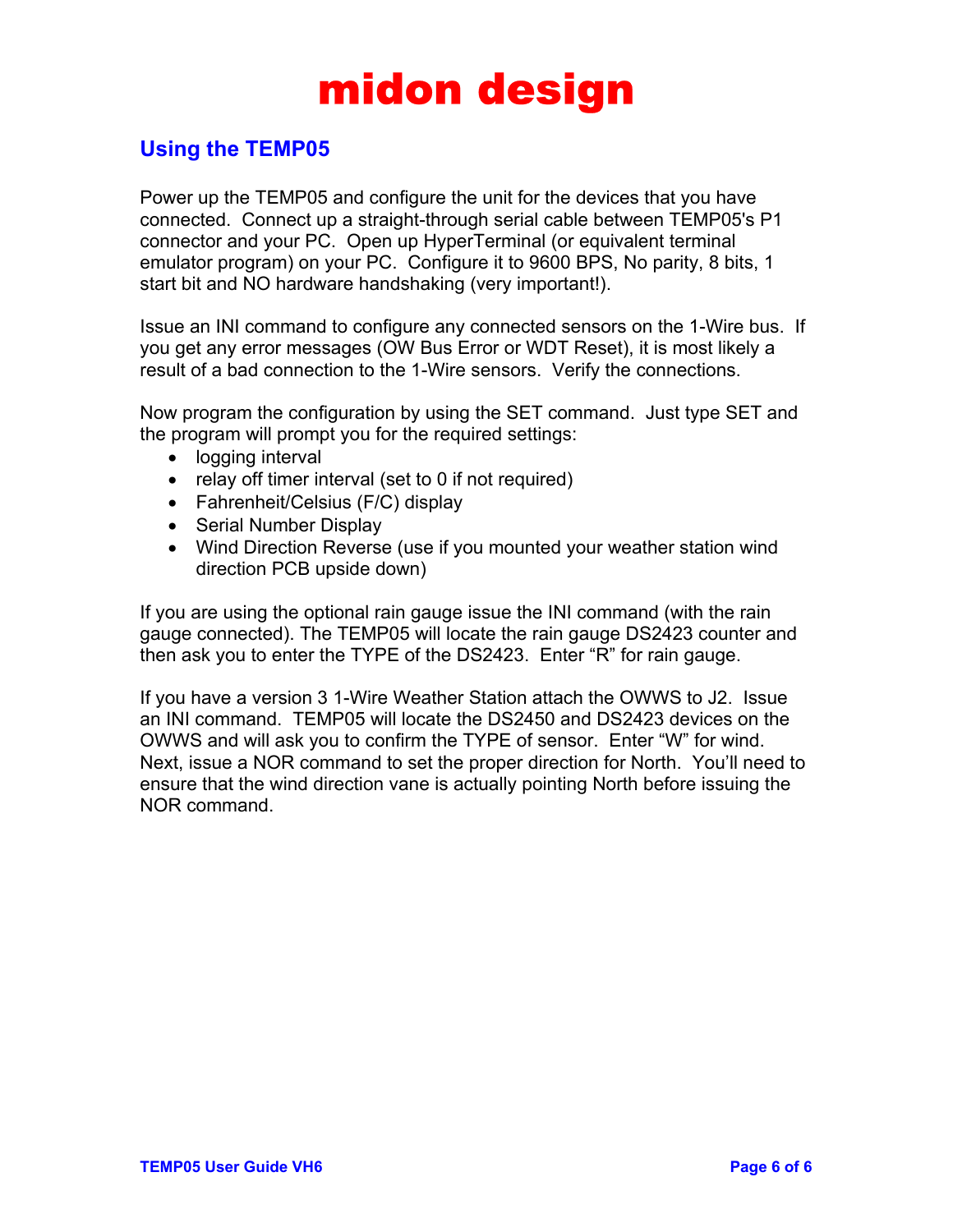### <span id="page-6-0"></span>**TEMP05 Commands**

### **Table 1. Commands Available**

| Command         | <b>Description</b>                     | <b>Syntax</b>                   |
|-----------------|----------------------------------------|---------------------------------|
| <b>DEB</b>      | Toggle the debug mode on or off.       | <b>DEB</b>                      |
|                 | Debug mode on will produce massive     |                                 |
|                 | amounts of useless (to you) data.      |                                 |
|                 | Only use under direction from Midon    |                                 |
|                 | Design                                 |                                 |
| <b>DIS</b>      | Display serial numbers of all          | <b>DIS</b>                      |
|                 | configured 1-Wire devices              |                                 |
| <b>EEP</b>      | Display and change specific            | EEP <start location=""></start> |
|                 | <b>EEPROM</b> memory locations         |                                 |
| <b>ERA</b>      | Erase the EEPROM                       | <b>ERA</b>                      |
| <b>HLP</b>      | Display a list of available commands   | <b>HLP</b>                      |
| INI             | Search for a list of available         | INI                             |
|                 | DS18S20's and rain gauge               |                                 |
| <b>MEM</b>      | Display and change specific memory     | MEM <start location=""></start> |
|                 | locations                              |                                 |
| <b>OFA</b>      | Turn Off a DS2405, DS2406, or          | OFA <sensorid></sensorid>       |
|                 | DS2407 1-Wire switch                   |                                 |
| <b>ONA</b>      | Turn On a DS2405, DS2406, or           | ONA <sensorid></sensorid>       |
|                 | DS2407 1-Wire switch                   |                                 |
| <b>RLB</b>      | Actuate all relays at once             | RLB x where $x = an 8$          |
|                 |                                        | bit binary number               |
|                 |                                        | representing all                |
|                 |                                        | relays. The MSB is              |
|                 |                                        | relays 8 and a 1 turns          |
|                 |                                        | on a relay.                     |
| <b>RLY</b>      | Actuate a specific relay               | RLY <relay number=""></relay>   |
|                 |                                        | <on off></on off>               |
|                 |                                        | where <relay< td=""></relay<>   |
|                 |                                        | number $>$ = 1 to 8 or          |
|                 |                                        | A for All.                      |
|                 |                                        |                                 |
|                 |                                        | <b>RLY S (displays</b>          |
|                 |                                        | status of all relays)           |
| <b>RST</b>      | Reset any DS2423 counter               | RST <sensorid></sensorid>       |
| <b>SET</b>      | Configure the parameters               | <b>SET</b>                      |
| <b>TMP</b>      | Display readings of all connected      | <b>TMP</b>                      |
|                 | sensors in either verbose (includes    |                                 |
|                 | serial numbers) or non-verbose         |                                 |
|                 | manner                                 |                                 |
| TS <sub>2</sub> | A debug command that continuously      | TS <sub>2</sub>                 |
|                 | polls the wind direction sensor and    |                                 |
|                 | displays it. Exit the poll by entering |                                 |
|                 | any character.                         |                                 |
| <b>TYP</b>      | Manual set a device TYPe. Used         | TYP <sensorid></sensorid>       |
|                 | only for DS2438 and DS2423 devices     |                                 |
| <b>VER</b>      | Displays the current version of the    | <b>VER</b>                      |
|                 | software loaded                        |                                 |
| ZZZ             | Soft reset the unit                    | ZZZ                             |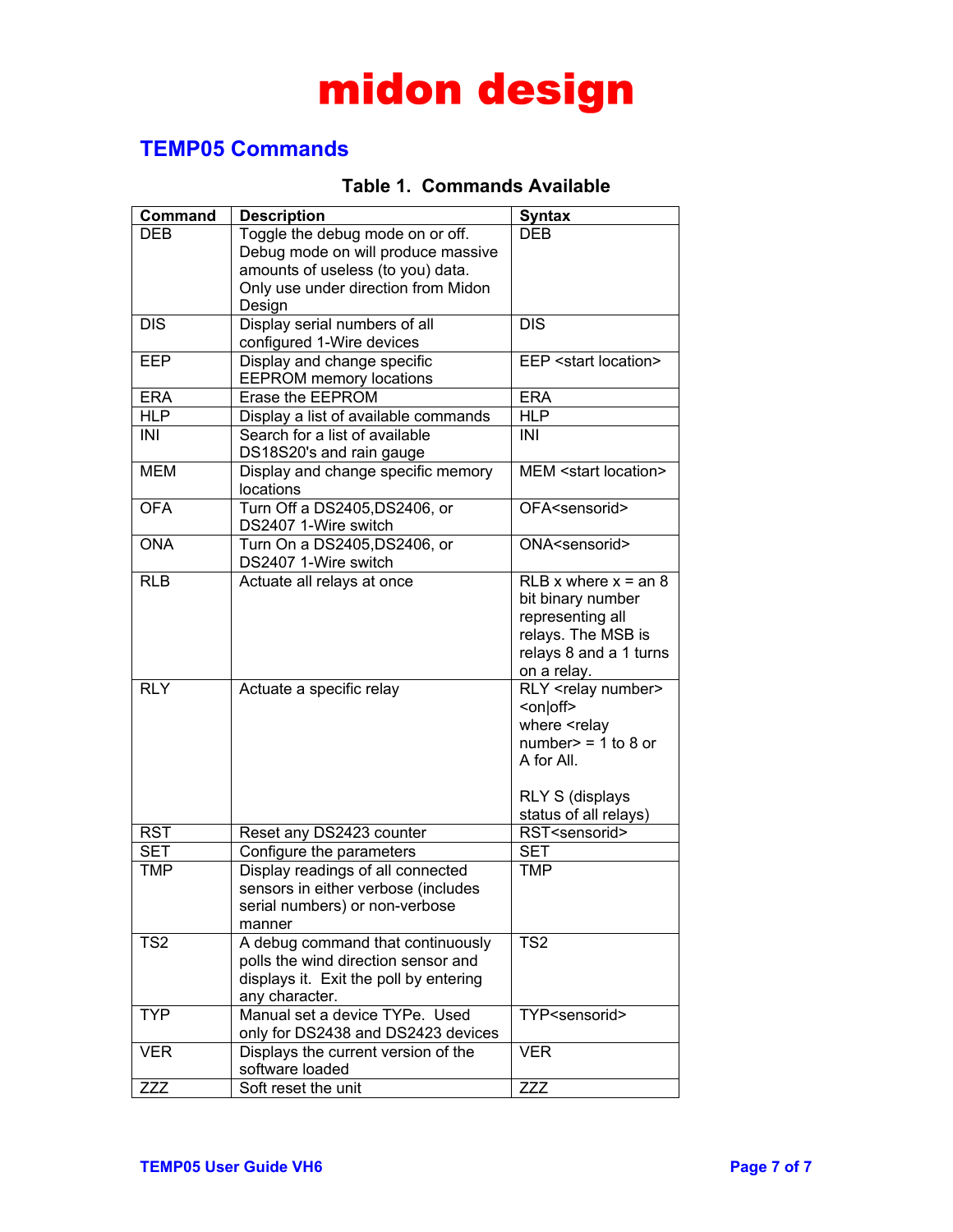

#### <span id="page-7-0"></span>**Using the SET Command**

The SET command has multiple parameters.

**Update Interval** determines the time between sensor readings. Set to 0 to stop polling (Note: this is only available in versions 5.11 and higher). Enter the time in decimal minutes.

**Relay Off Timer** determines how much time to wait between turning on ANY relay and turning them ALL off. Enter the time in decimal minutes. Enter 0 to disable this function.

**F or C Display** determines how temperature readings are displayed. Enter F for Fahrenheit or C for Celsius.

**Serial # Display** - set to Yes if you want TEMP05 to display the 1-wire ID of all sensors.

**Wind Dirn Reverse** - set normally to N. Set this to Y if you accidentally installed the wind direction PCB upside down in your weather station OR if you want to display wind direction as the FROM direction instead of the TO direction.

#### **The DIS Display Output**

#### **Sample DIS Output**

|                             | 01 6412340000567810 DS1820      |  |  |  |  | OK. |                                     |
|-----------------------------|---------------------------------|--|--|--|--|-----|-------------------------------------|
|                             | 02 5587650000432122 DS1822 OK   |  |  |  |  |     |                                     |
|                             | 03 3355540000447728 DS18B2 OK   |  |  |  |  |     |                                     |
|                             | 04 8811220000334410 DS1820 OK   |  |  |  |  |     |                                     |
|                             | 05 1288770000665526 DS2438 OK H |  |  |  |  |     |                                     |
|                             | 06 2133440000556626 DS2438 OK B |  |  |  |  |     |                                     |
|                             | 07 1299880000776626 DS2438 OK V |  |  |  |  |     |                                     |
|                             | 08 AAFEDC0000BA1226 DS2438 OK H |  |  |  |  |     |                                     |
|                             | 09 1AABCD0000EF011D DS2423 OK W |  |  |  |  |     |                                     |
|                             | 10 016543000021AB1D DS2423 OK R |  |  |  |  |     |                                     |
|                             | 11 541A2B00003C4D1D DS2423 OK L |  |  |  |  |     |                                     |
|                             | 12 FF66FF00FFFFFFFFF ??? NG     |  |  |  |  |     |                                     |
|                             | 13 9F00000016A2DE05 DS2405 OK   |  |  |  |  |     |                                     |
|                             | Update interval = $02$ minutes  |  |  |  |  |     |                                     |
|                             | Temp display = $F$              |  |  |  |  |     |                                     |
|                             | Serial # display = $On$         |  |  |  |  |     |                                     |
|                             | Wind dirn reverse = Off         |  |  |  |  |     |                                     |
| Relay off timer= 00 minutes |                                 |  |  |  |  |     |                                     |
|                             |                                 |  |  |  |  |     | Some temp sensors Parasitic powered |
|                             | Qty of DS1820 = $2$             |  |  |  |  |     |                                     |
|                             | Qty of DS1822 = $1$             |  |  |  |  |     |                                     |
|                             | Qty of DS18B2 = $1$             |  |  |  |  |     |                                     |
|                             | Qty of DS2438 = $4$             |  |  |  |  |     |                                     |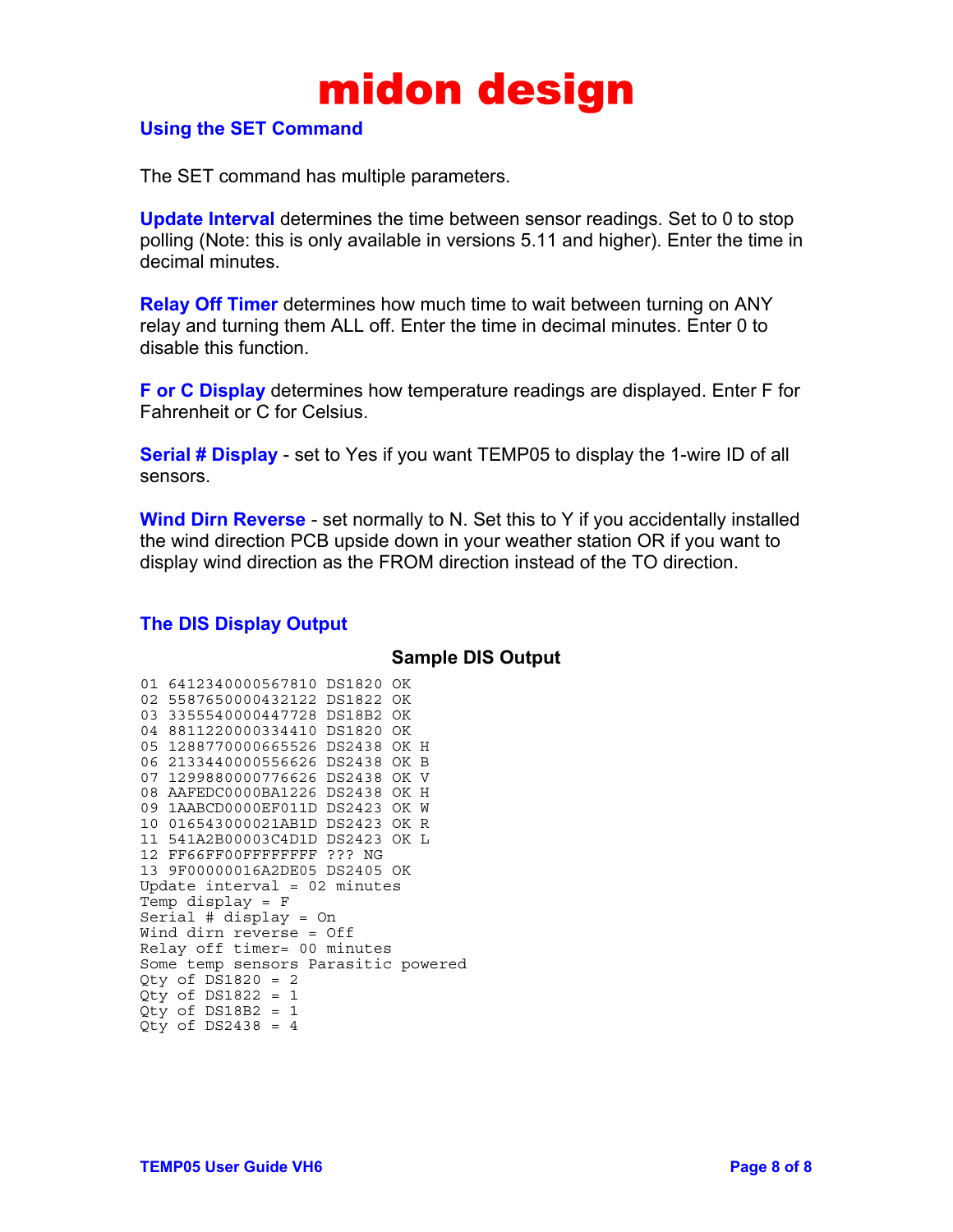#### <span id="page-8-0"></span>**DIS output explanations**

Sensor numbers do not necessarily match up with the output from the regular sensor output readings. *This is intentional.* The sensor numbers in the DIS output are the memory locator and are used by the DEL, RST, ONA, OFA and TYP commands. The sensor numbers in the scan output are sequential numbers for each type of sensor.

An OK will be displayed following the sensor type to indicate that the Cyclic Redundancy Counter (CRC) checksum of the sensor's serial number is good. If the serial number has a bad CRC, an NG will be displayed. The checksum is validated during the output of the sensor display.

Letters following the DS2423 and DS2438 indicate the TYPe of sensor equipped. This is a manual input and will be set following first discovery of the sensor via the INI command, and also following a power-up of the TEMP05 for the DS2423 sensors that do not have built-in battery backup. The letters designate the sensor type per the following table.

| <b>Designation</b> | <b>Description</b>       | <b>OW Device</b> |
|--------------------|--------------------------|------------------|
| н                  | <b>Humidity Sensor</b>   | DS2438           |
| в                  | Barometric Sensor        | DS2438           |
| L                  | <b>Lightning Sensor</b>  | DS2423           |
| w                  | <b>Wind Speed Sensor</b> | DS2423           |
| R                  | Rain Sensor              | DS2423           |
|                    | <b>Voltage Sensor</b>    | DS2438           |

#### **Sensor Types**

Following a display of the sensors installed, the output of the DIS display then shows the TEMP05 settings that you entered via the SET command. The DEBug mode is then shown. To turn on or off the DEBug mode, use the DEB command.

Following that, the DIS display then checks to see if all temperature sensors parasitically or locally powered. If ANY temperature sensor connected to the Wire bus is set to parasitic mode, then the display will show "some sensors parasitic powered". The same display will result of ANY DS2438 devices are present on the 1-Wire bus.

Following that display the DIS output proceeds to show how many temperature sensors are installed, by type. The DS18B2 type indicates a DS18B20 sensor. The DS1820 type is valid for DS1820, DS18S20 and DS1920 sensors.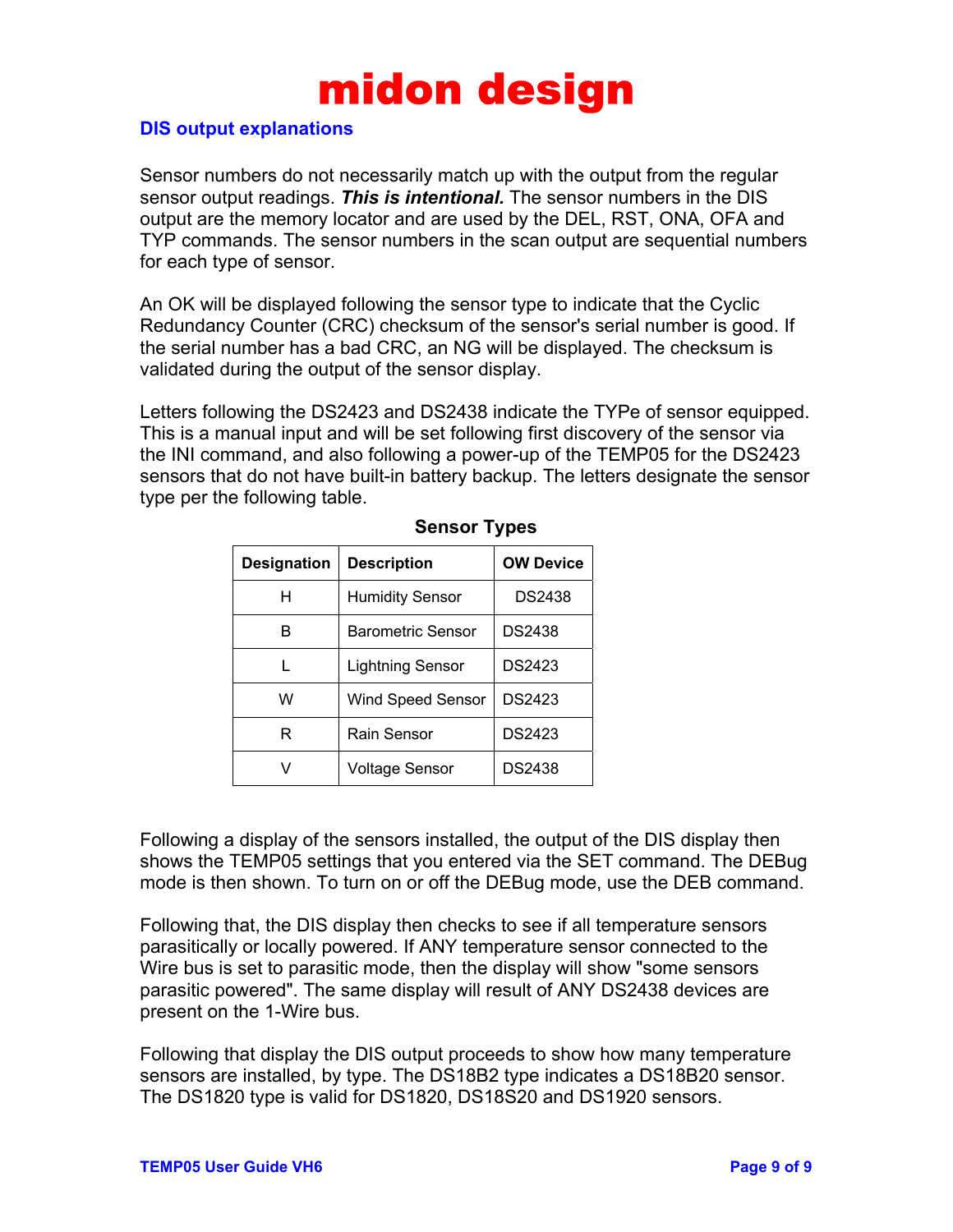

#### <span id="page-9-0"></span>**MEM and EEP Commands**

The MEM and EEP commands can be used for debugging, but we don't recommend this unless you know what the memory locations are used for.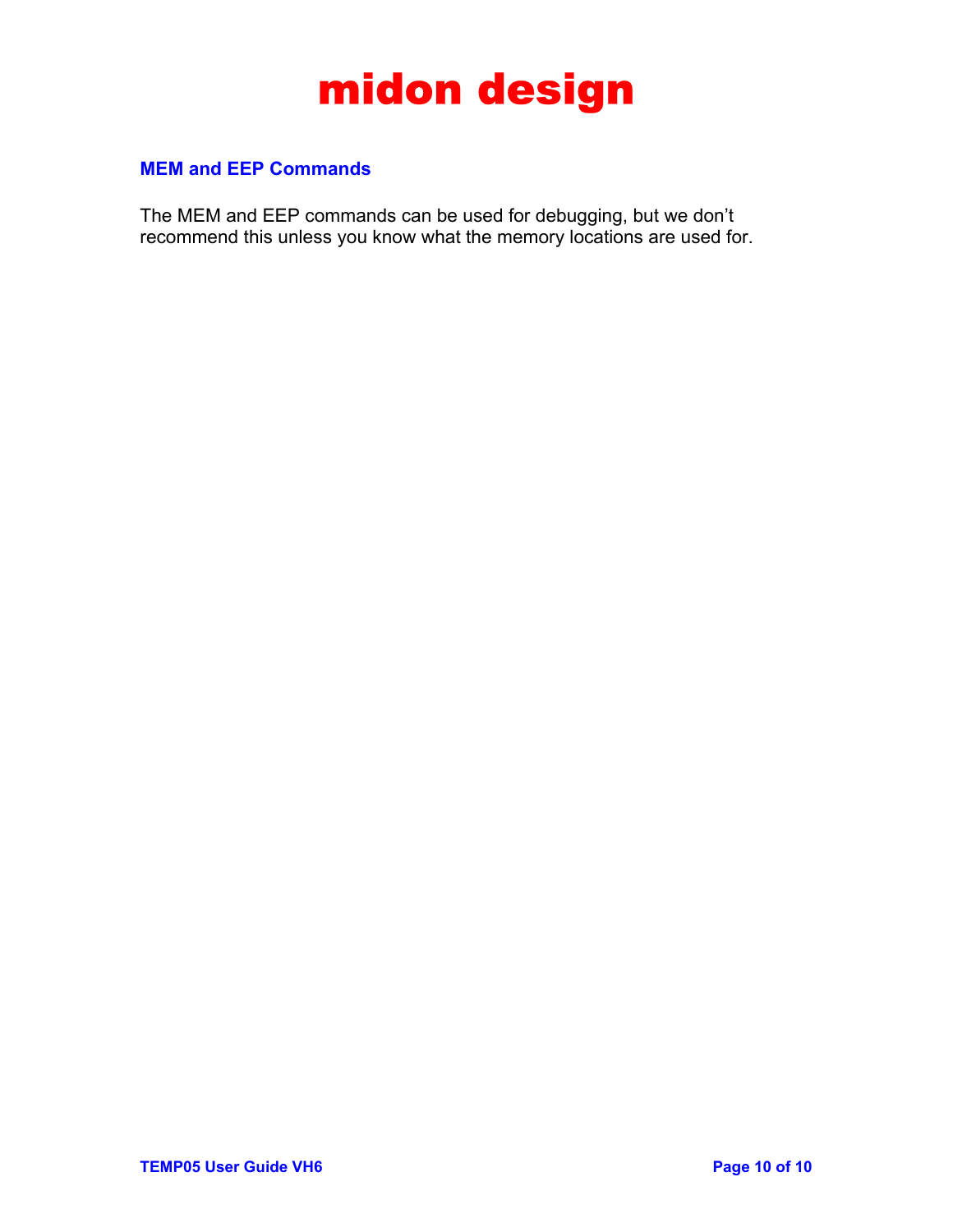### <span id="page-10-0"></span>**TEMP05 Schematic**



**Figure 3 TEMP05 Schematic Diagram (REV G and higher)**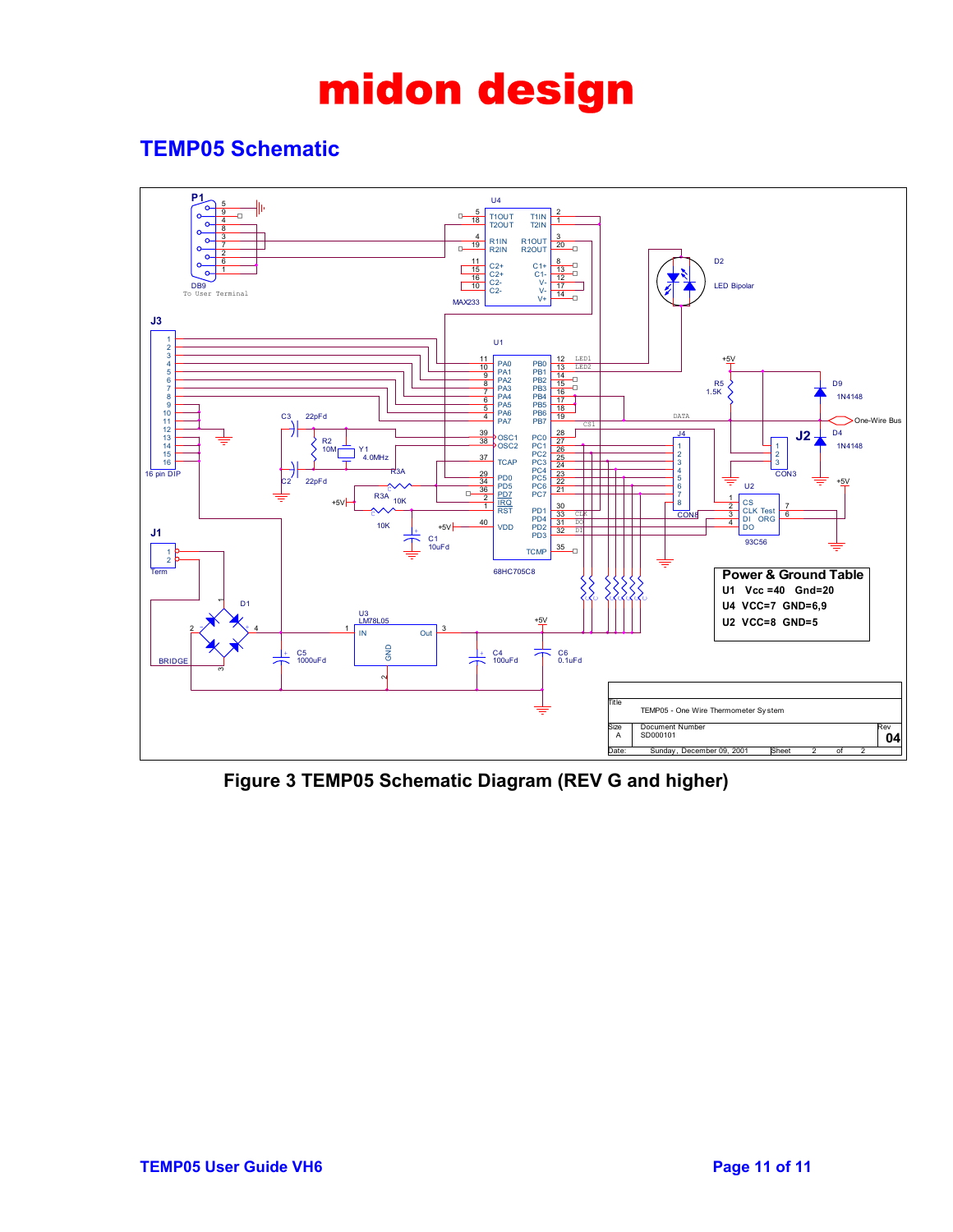### <span id="page-11-0"></span>**Software Change History**

| <b>Version</b> | <b>Date</b> | <b>Major Changes from Previous Loads</b>                                                                           |
|----------------|-------------|--------------------------------------------------------------------------------------------------------------------|
| 5.13           | 5/25/03     | Fixed Relay delay issues when relay command issued in the                                                          |
|                |             | middle of another commands output.                                                                                 |
| 5.11           | 2/1/03      | Added timeout for inactive inputs (to avoid locking up TEMP05 if                                                   |
|                |             | a power failure occurs). Added On/Off input to the DEB                                                             |
|                |             | command. Added a >100% indicator for humidity readings.                                                            |
|                |             | Fixed a bug where a DIS display in the middle of a sensor poll                                                     |
|                |             | would disrupt the sensor ID numbers. Fixed a bug where Polling                                                     |
|                |             | Interval =0 would still cause a 1 minute poll.                                                                     |
| 5.10           | 1/6/03      | Added capability of working with both 93C56 and 93C66                                                              |
|                |             | EEPROMs.                                                                                                           |
| 5.00           | 12/13/02    | Many new features added. See the introduction of this manual                                                       |
|                |             | for details.                                                                                                       |
| 4.25           | 2/11/02     | Added 93C66 EEPROM capabilities with an auto-check on                                                              |
|                |             | power up for EEPROM type.                                                                                          |
| 4.24           | 2/10/02     | Minor tweaks to code size                                                                                          |
| 4.23           | 12/15/01    | Added parasitic check and display for DIS and QTY commands.                                                        |
| 4.22           | 10/26/01    | Fixed HUM command to ensure continuation of humidity                                                               |
|                |             | readings even after an error on one reading.                                                                       |
| 4.21           | 9/1/2001    | Added support for DS18B20 and DS1822 temperature sensors.                                                          |
|                |             | Added check on OW bus for shorts or reversed sensors. QTY                                                          |
|                |             | command now counts DS18S20, DS18B20 and DS1822                                                                     |
|                |             | sensors separately. Changed sensor numbering to start at 1                                                         |
| 4.20           | 8/30/2001   | instead of zero.                                                                                                   |
| 4.19           | 8/10/2001   | Fixed bug in 4.19 - will only read 1 humidity sensor.                                                              |
|                |             | Code compaction only                                                                                               |
| 4.18<br>4.17   | 7/22/2001   | Added REV and RLT commands.                                                                                        |
|                | 7/9/2001    | Added support for V3 OWWS by AAG. Added NOR command to<br>set true north on OWWS. Added RLB command to control all |
|                |             |                                                                                                                    |
|                |             | Relays at once.                                                                                                    |
| 4.16<br>4.15   | 7/7/2001    | Beta version of DS2450 based weather station support                                                               |
|                | 6/16/2001   | Added QTY command                                                                                                  |
| 4.14           | 5/27/2001   | Added capability of connecting multiple humidity sensors                                                           |
| 4.13           | 5/12/2001   | Added CRC command                                                                                                  |
| 4.12           | 3/20/2001   | Added humidity sensor capability and increased temperature                                                         |
|                |             | display precision                                                                                                  |

### **Upgrading The Software**

Upgrading the software on TEMP05 requires a hardware change of the processor chip. Here is how to upgrade the chip.

- 1. Remove Power from the TEMP05.
- 2. Using a small screw-driver, or similar tool, gently remove the 68HC705C8 micro-controller by inserting the screw-driver between the micro-controller and the DIP socket that it is inserted to.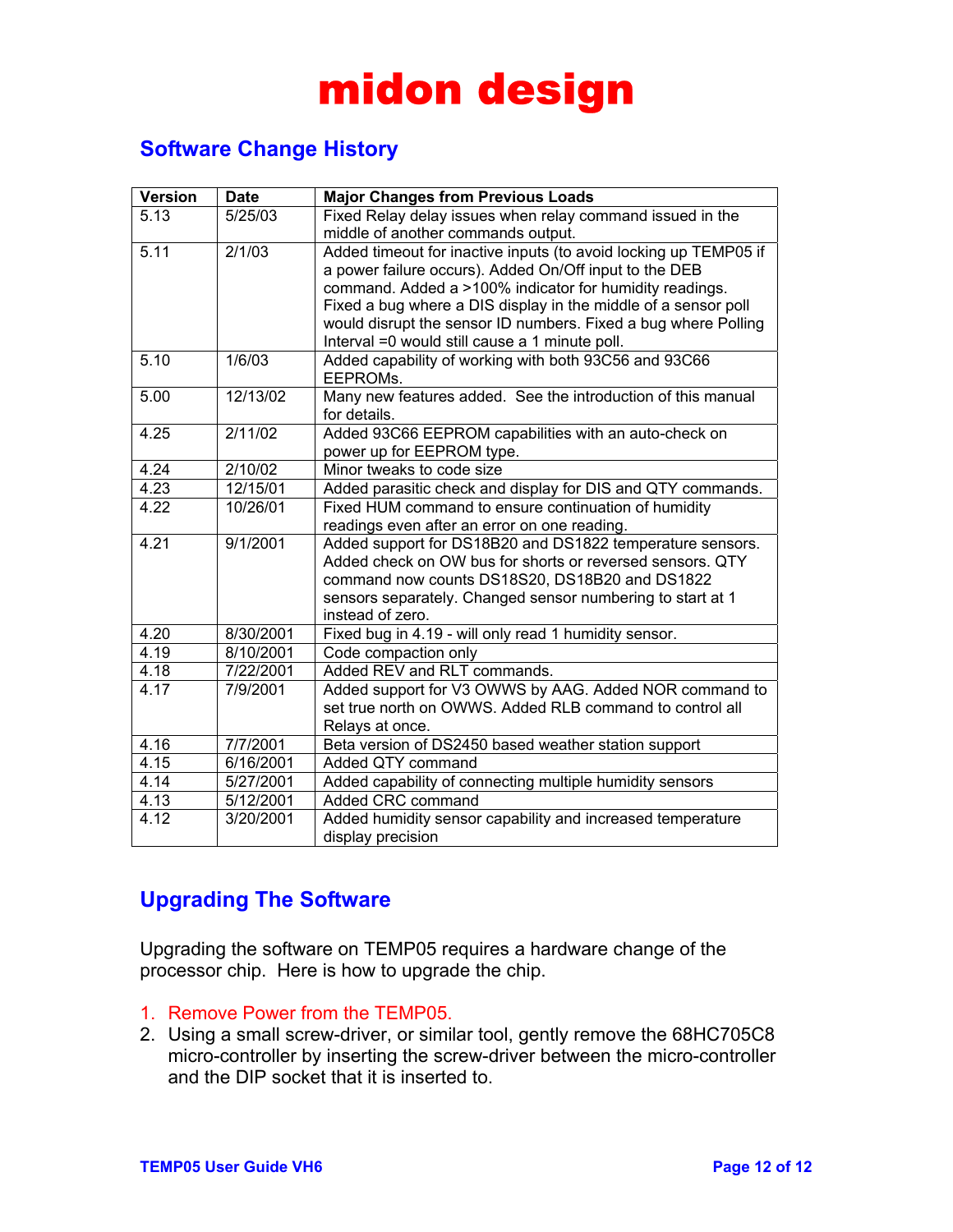- 3. Making sure that you are grounded, or adequately static free, insert the new micro-controller into the socket. Care should be taken to observe correct polarity. The end of the micro-controller with a small notch, or a dot in the left-corner, should be positioned to be close to the 10uFd capacitor as per Figure 2.
- 4. Make sure that all micro-controller pins are seated in the socket. Check for pins that may have bent inwards.
- 5. Restore power to the TEMP05.
- 6. Enjoy your new features.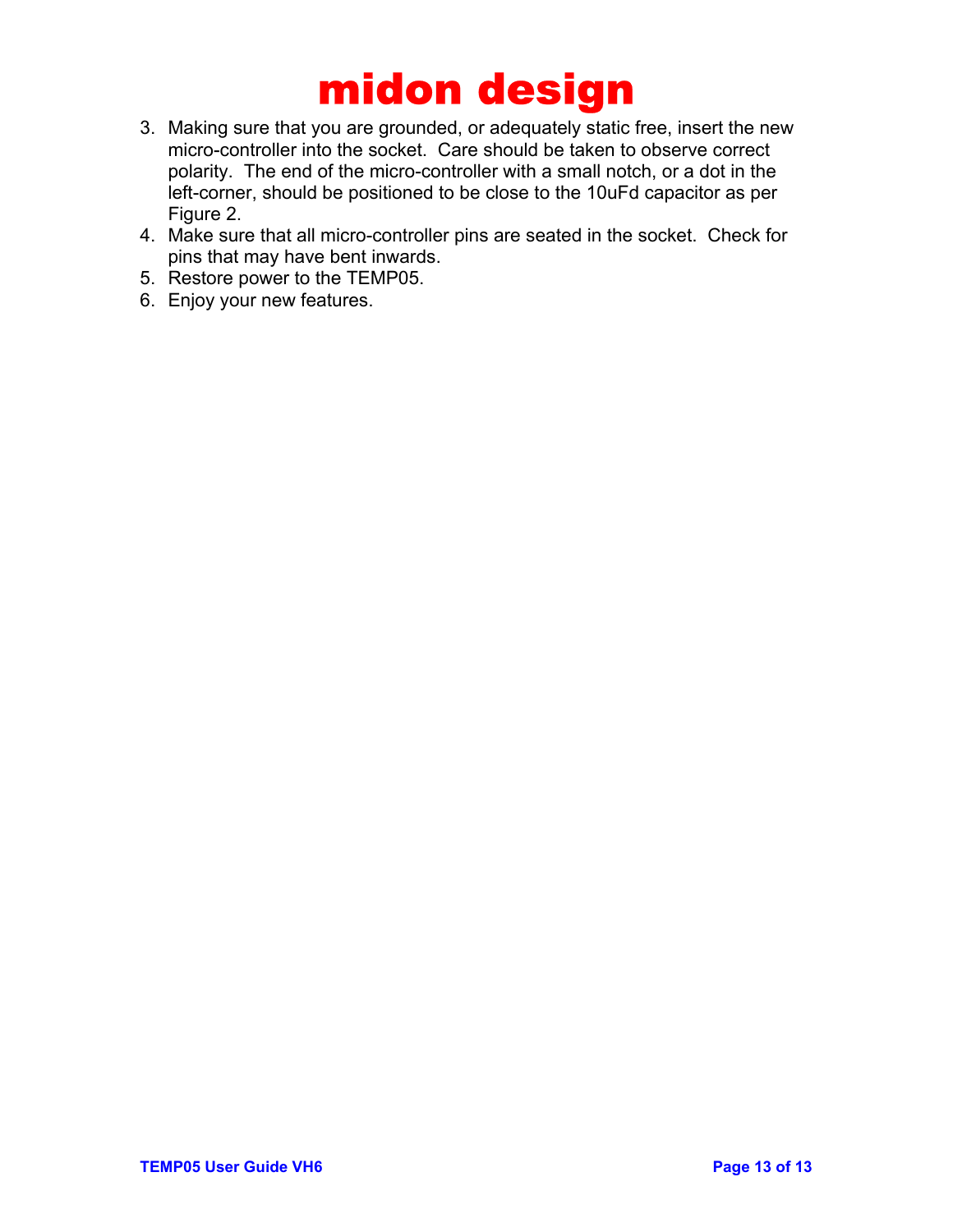What the heck is J6?

On rev G or higher PCB's, there is a spot for inserting a RJ-11, RJ-12, or iButton holder. This location is connected to the 1-Wire bus and can be used for adding connectivity to 1-Wire busses configured for RJ-11/12 connection. This can also be used, but not at the same time, as a place to insert an iButton. A Dallas/Maxim iButton holder DS9094F is required to use J6 for iButton connection.

Midon Design does not supply the optional connectors for J6.



**Figure 4 Optional RJ11/12 connector pin-out**